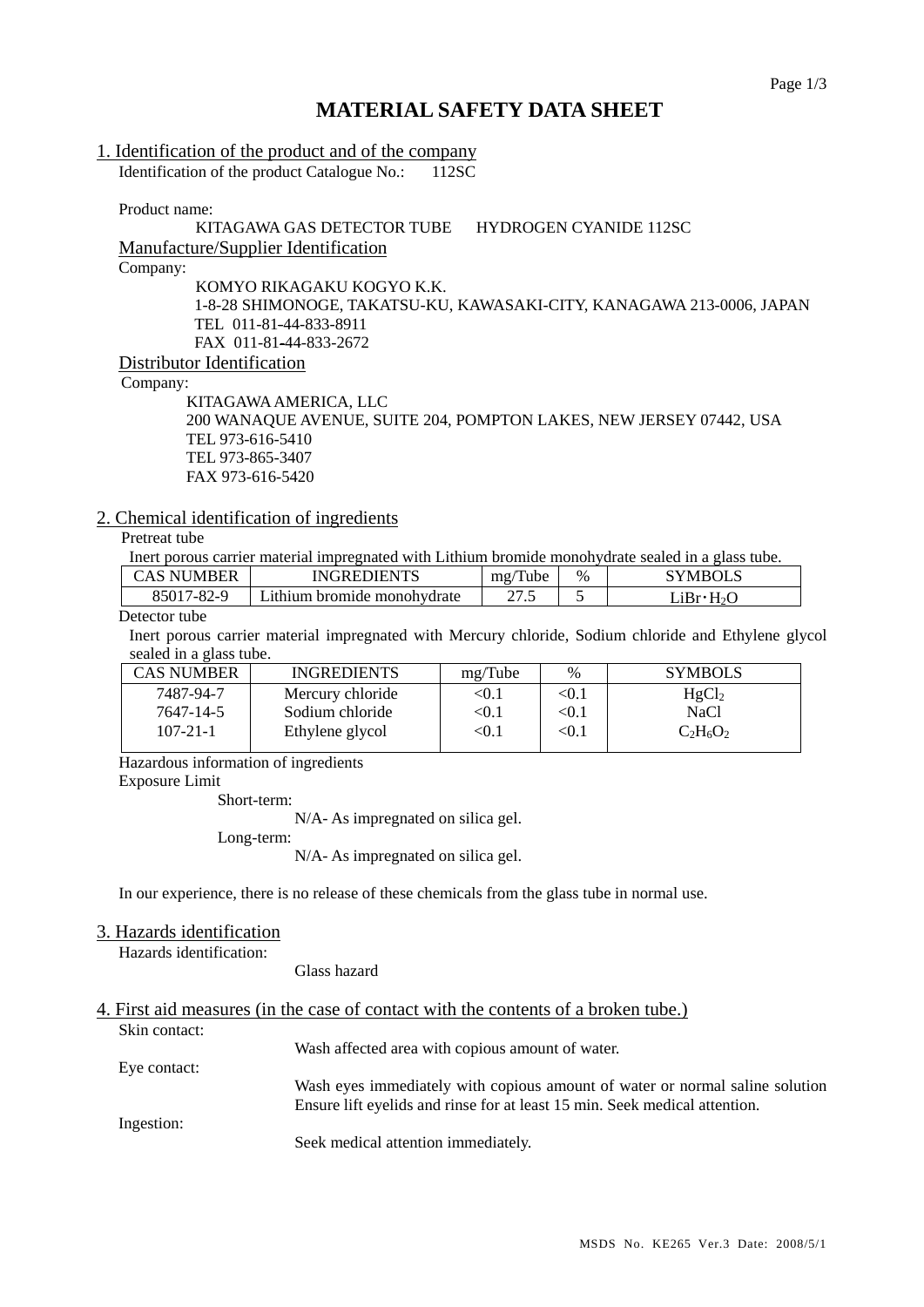| 5. Fire fighting measures                      |                                                                                                                                                                |  |
|------------------------------------------------|----------------------------------------------------------------------------------------------------------------------------------------------------------------|--|
| Flash point:                                   |                                                                                                                                                                |  |
|                                                | Non-combustible                                                                                                                                                |  |
| Extinguishing media:                           |                                                                                                                                                                |  |
| All known extinguishants can be used.          |                                                                                                                                                                |  |
| Special fire fighting Procedures:              |                                                                                                                                                                |  |
| None                                           |                                                                                                                                                                |  |
| Unusual fire & Explosion hazards:              |                                                                                                                                                                |  |
|                                                | Negligible fire hazard when exposed to heat or flame.                                                                                                          |  |
| 6. Accidental release measures                 |                                                                                                                                                                |  |
| Personal protection:                           |                                                                                                                                                                |  |
|                                                | Do not pick up broken glass with bare hands if the tube is broken. Cover with<br>inert absorbent such as vermiculite. Sweep up and contain for waste disposal. |  |
| 7. Handling and storage                        |                                                                                                                                                                |  |
| Handling & use:                                | Ensure the instructions for use are followed. Safety glasses and gloves should be<br>worn to prevent injury from splintering glass.                            |  |
| Storage:                                       | Keep away from direct sunlight and store at 0-10 degree C.                                                                                                     |  |
| <u>8. Exposure control/personal protection</u> |                                                                                                                                                                |  |
| Respiratory protection:                        |                                                                                                                                                                |  |
|                                                | Not applicable                                                                                                                                                 |  |
| Ventilation:                                   |                                                                                                                                                                |  |
|                                                | Not applicable                                                                                                                                                 |  |
| Other protective equipment:                    | Safety glasses and gloves                                                                                                                                      |  |
| 9. Physical/Chemical properties                |                                                                                                                                                                |  |
| Appearance:                                    |                                                                                                                                                                |  |
|                                                | Pretreat tube:<br>White solid layer sealed in a glass tube.                                                                                                    |  |
|                                                | Detector tube:                                                                                                                                                 |  |
|                                                | Yellow solid layer sealed in a glass tube.                                                                                                                     |  |
| Boiling point:                                 |                                                                                                                                                                |  |
|                                                | Not applicable                                                                                                                                                 |  |
| Melting point:                                 |                                                                                                                                                                |  |
|                                                | Not applicable                                                                                                                                                 |  |
| Specific gravity $(H_2O=1)$ :                  |                                                                                                                                                                |  |
|                                                | Not applicable                                                                                                                                                 |  |
| Evaporation rate (BuOAc=1):                    |                                                                                                                                                                |  |
|                                                | Not applicable                                                                                                                                                 |  |
| Solubility in water:                           |                                                                                                                                                                |  |
|                                                | Not applicable                                                                                                                                                 |  |
| Vapour pressure:                               | Not applicable                                                                                                                                                 |  |
| Vapour density:                                | Not applicable                                                                                                                                                 |  |
|                                                |                                                                                                                                                                |  |